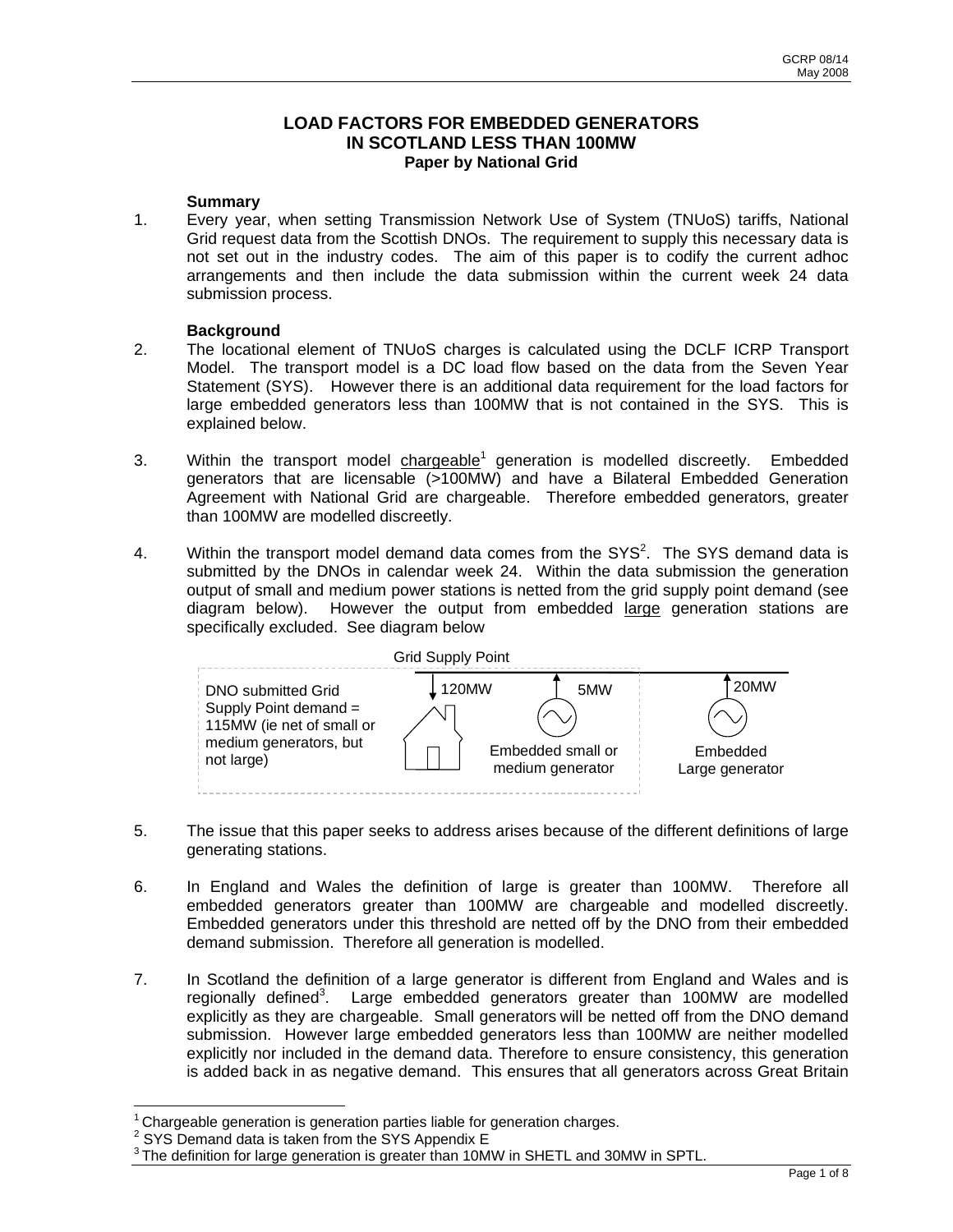are treated consistently, both in the transport model and within the charging rules. See diagram following.



8. As is evident from the table below, there is significant generation capacity that is treated as negative demand. Therefore the treatment of such generation will impact the final spread of TNUoS tariffs. Given the potential impact on TNUoS tariffs it is important that the data used is accurate.

| Demand<br>Zone | $\parallel$ Zonal Demand $^4\parallel$<br>(MW) | <b>Total registered</b><br>capacity (MW) <sup>5</sup> |
|----------------|------------------------------------------------|-------------------------------------------------------|
| <b>SHEPD</b>   | 1.249                                          | 1.068                                                 |
| <b>SPD</b>     | 4.392                                          | 331                                                   |

# **Proposed Solution**

- 9. Since the implementation of BETTA National Grid has requested a forecast load factor for these generators at time of system peak demand. The DNOs have previously supplied the data and have recently requested that National Grid formalise the arrangement for the submission of this data. The aim of this paper is to formalise existing arrangements.
- 10. The DNOs are best placed to provide the data as it will be readily available, consistent with current data provisions and are financially neutral to TNUoS tariffs. It is suggested that the manner of data provision is the same as for embedded small and medium power stations. This provides the most consistent and efficient method for the collection of such data.
- 11. The extra data request would only be required from the Scottish DNOs. It is proposed that the data request forms part of the existing week 24 demand data submission, the provisions of which would be reflected in the Data Registration Code Schedule 11.
- 12. The proposed legal changes to the Grid Code are outlined in Appendix A (Planning Code) and Appendix B (Data Registration Code Schedule 11).

l.  $<sup>4</sup>$  The zonal demand listed is from the final zonal demand used in the transport model 2008/9.</sup>

 $5$  The total registered capacity is the from the transport model 2008/9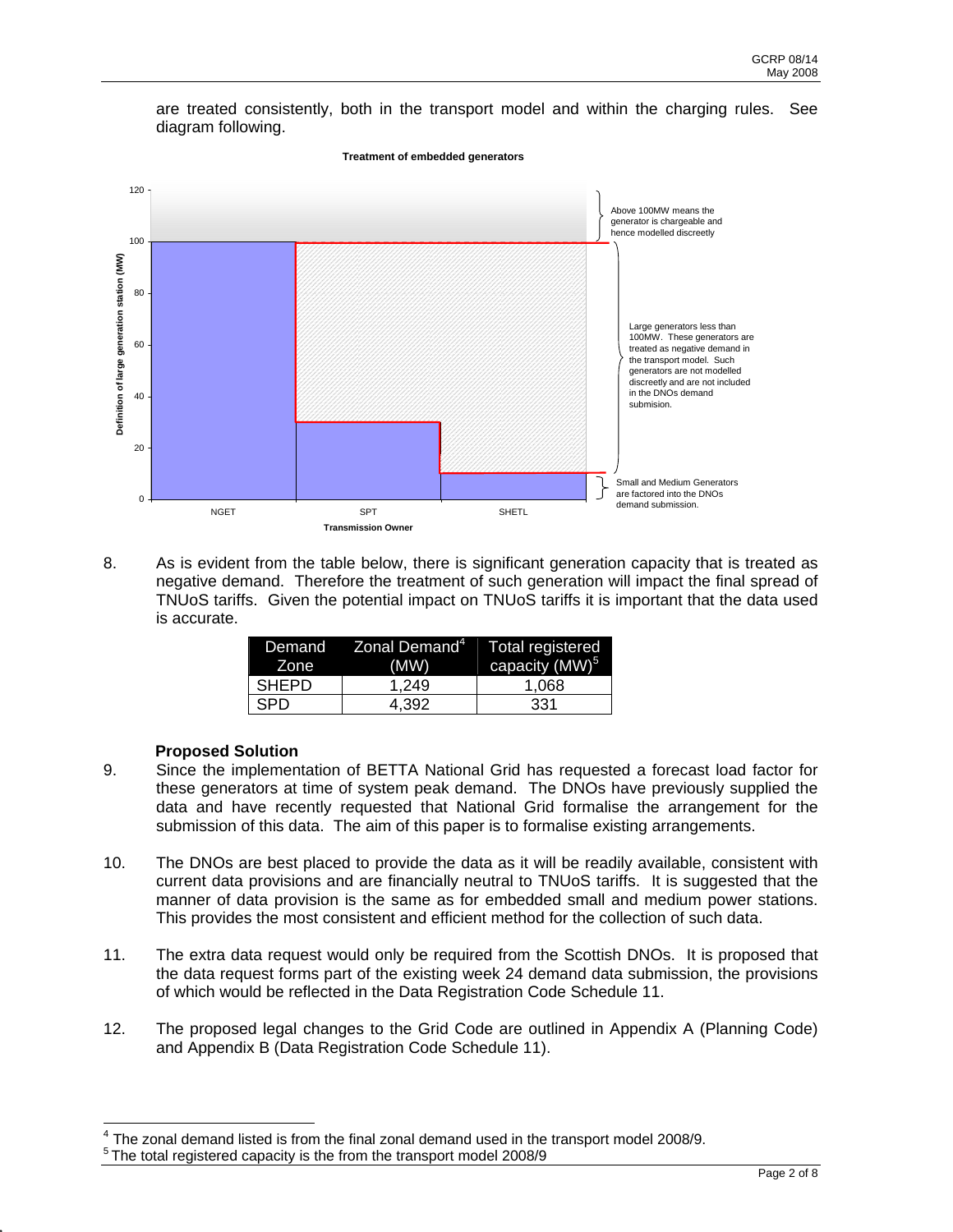## **Recommendations**

- 13. Members of the Grid Code Review Panel are invited to:
	- note that the forecast load factor data is important for the purposes of calculating accurate TNUoS charges.
	- note that this data requirement is only applicable for Embedded Exemptable Large Power Station in Scotland.
	- **note that this data is not currently provided via a formal process.**
	- **agree that the proposed changes should proceed for industry consultation.**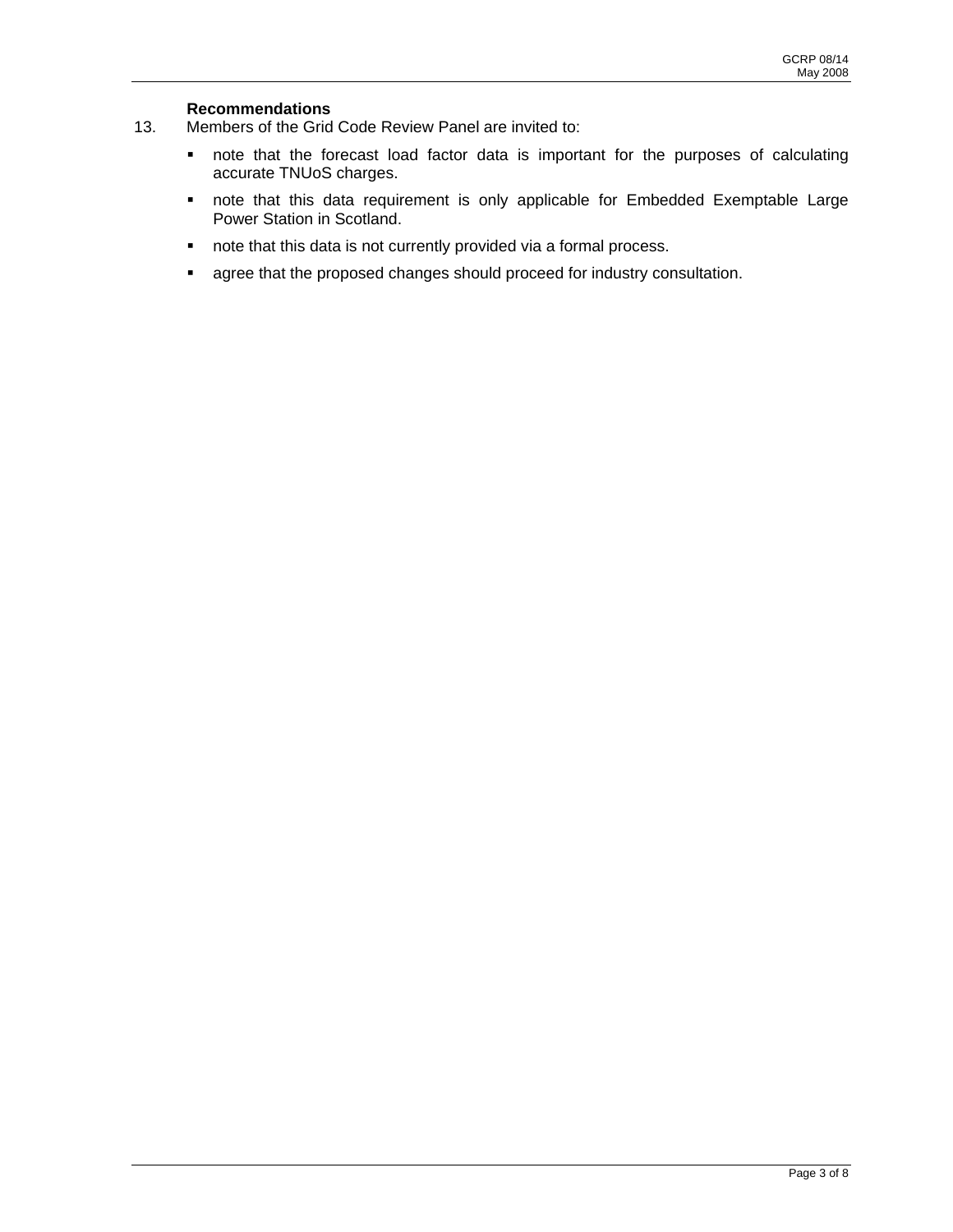# **Appendix A – Proposed changes to the Planning Code (PC)**

Insert new PC.A.4.3.6

PC.A.4.3.6 Forecast generation output for each **Financial Year** in respect of **Embedded Exemptable Large Power Stations** within the **User's User System** on a **Grid Supply Point** basis are required at the time of peak **GB Transmission System Demand (Active Power)** as notified by **NGET** pursuant to PC.A.4.2.2.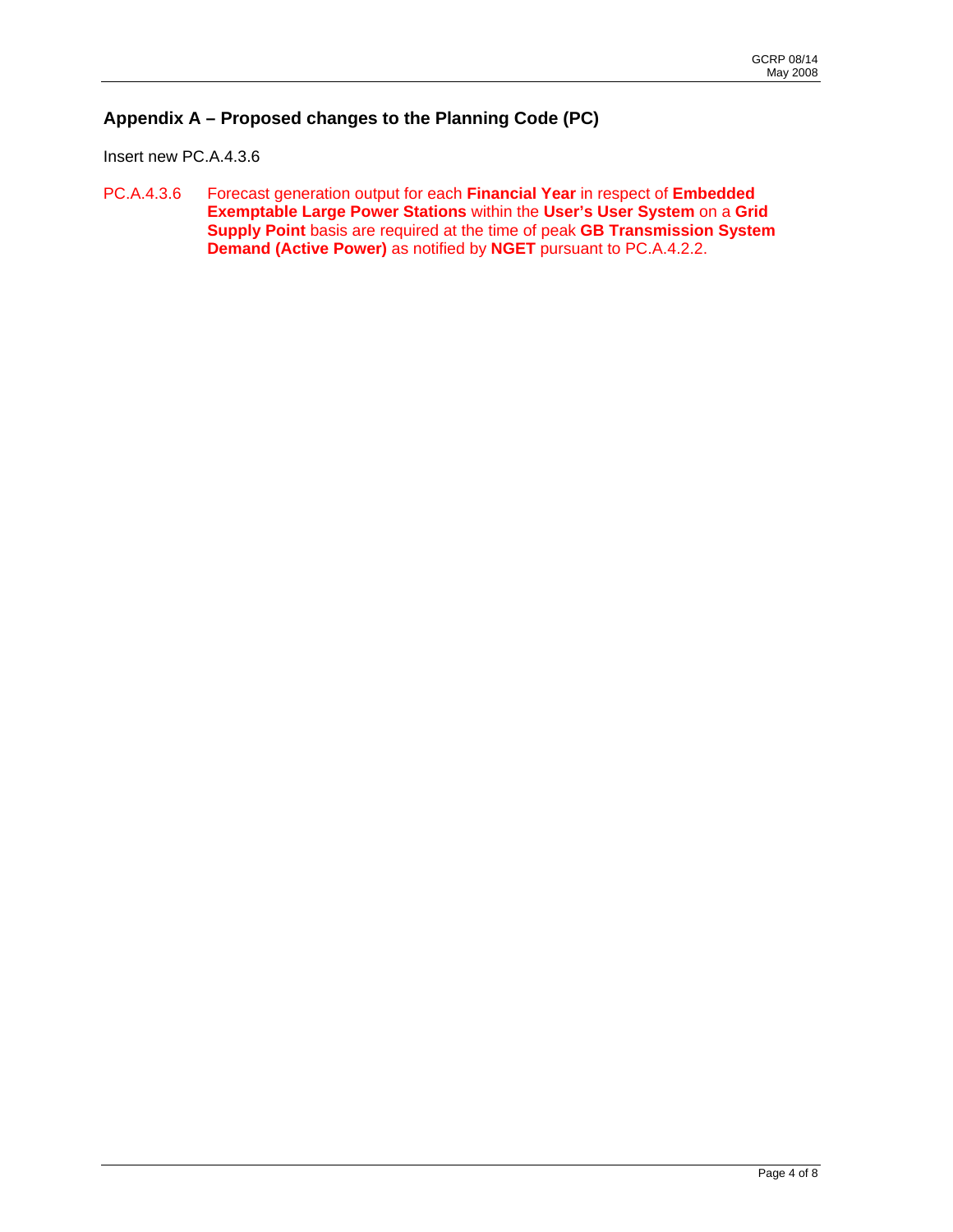# **Appendix B – Proposed changes to the Data Registration Code (DRC)**

Amend DRC Schedule 11 to include forecast generation infeed for connection point data for large generating stations less than 100MW at System Peak

# **DATA REGISTRATION CODE**<br>**CONNECTION POINT** DATA **SCHEDULE 11**<br>Page 1 of 4

### **CONNECTION POINT DATA**

The following information is required from each **Network Operator** and from each **Non-Embedded Customer**. The data should be provided in calendar week 24 each year (although **Network Operators** may delay the submission until calendar week 28).

| <b>DATA DESCRIPTION</b>                                                                                                                                                          |           | F.Yr<br>$\mathbf 0$ | F.Yr<br>$\mathbf{1}$             | F.Yr<br>$\overline{2}$                               | F.Yr.<br>3 | F.Yr.<br>4               | F.Yr.<br>5               | F.Yr<br>6                                          | F.Yr<br>$\overline{7}$                     | <b>UPDATE</b><br><b>TIME</b> | <b>DATA</b><br>CAT |
|----------------------------------------------------------------------------------------------------------------------------------------------------------------------------------|-----------|---------------------|----------------------------------|------------------------------------------------------|------------|--------------------------|--------------------------|----------------------------------------------------|--------------------------------------------|------------------------------|--------------------|
| SPECIFIC HALF HOUR DEMANDS AND<br><b>POWER FACTORS</b><br>(see Notes 2, 3 and 5)                                                                                                 |           |                     |                                  |                                                      |            |                          |                          |                                                    |                                            |                              |                    |
| Individual Connection<br>Point Demands and Power Factor at:<br>(name of GSP)                                                                                                     |           |                     |                                  |                                                      |            |                          |                          |                                                    |                                            |                              |                    |
| The annual peak half<br>Hour at the                                                                                                                                              | <b>MW</b> |                     |                                  |                                                      |            |                          |                          |                                                    |                                            | <b>Wk.24</b>                 | <b>SPD</b>         |
| <b>Connection Point at Annual</b><br><b>ACS Conditions</b>                                                                                                                       | p.f.      |                     |                                  |                                                      |            |                          |                          |                                                    |                                            | Wk.24                        | <b>SPD</b>         |
| Lumped Susceptance (See Note 6. This<br>data item is not required if a Single Line<br>Diagram associated with the Connection<br>Point has been provided)                         |           | Ĭ.<br>Ĭ.<br>÷,      | $\overline{a}$                   | $\overline{a}$<br>$\overline{a}$<br>$\overline{a}$   |            |                          |                          | Ĭ.<br>$\blacksquare$                               | $\overline{a}$                             | Wk.24                        | <b>SPD</b>         |
| Deduction made for Small<br><b>Power Stations, Medium Power</b><br><b>Stations and Customer</b><br><b>Generating Plant (MW)</b>                                                  |           | ٠                   | ۰<br>$\overline{a}$              | $\overline{a}$                                       |            |                          |                          |                                                    | $\overline{a}$                             | Wk.24                        | <b>SPD</b>         |
| Forecast generation output of Large<br><b>Exemptable Power Stations (MW) at the</b><br>specified time of the annual peak half<br>hour of GB Transmission System<br><b>Demand</b> |           |                     |                                  |                                                      |            |                          |                          |                                                    |                                            | <b>Wk.24</b>                 | <b>SPD</b>         |
| The specified time<br>of the annual peak                                                                                                                                         | <b>MW</b> |                     |                                  |                                                      |            |                          |                          | $\overline{a}$                                     | $\blacksquare$<br>÷,                       | <b>Wk.24</b>                 | <b>SPD</b>         |
| half hour of GB Transmission<br><b>System Demand at Annual</b><br><b>ACS Conditions</b>                                                                                          | p.f.      |                     |                                  |                                                      |            |                          |                          |                                                    |                                            | Wk.24                        | <b>SPD</b>         |
| Deduction made for <b>Small</b><br><b>Power Stations, Medium Power</b><br><b>Stations and Customer</b><br><b>Generating Plant (MW)</b>                                           |           |                     | $\overline{a}$<br>$\overline{a}$ |                                                      |            |                          |                          | $\overline{a}$<br>$\overline{a}$<br>$\overline{a}$ | ä,<br>$\overline{a}$                       | Wk.24                        | <b>SPD</b>         |
| The specified time<br>of the annual                                                                                                                                              | MW        | ÷,                  | ÷,                               |                                                      |            |                          |                          |                                                    | ÷,<br>$\blacksquare$                       | <b>Wk.24</b>                 | <b>SPD</b>         |
| minimum half hour of the GB<br><b>Transmission System Demand</b>                                                                                                                 | p.f.      |                     | ٠                                | $\overline{a}$                                       |            |                          |                          | $\overline{\phantom{a}}$                           | $\overline{\phantom{a}}$                   | Wk.24                        | <b>SPD</b>         |
| Deduction made for <b>Small</b><br><b>Power Stations, Medium Power</b><br><b>Stations and Customer</b><br><b>Generating Plant</b>                                                |           |                     |                                  |                                                      |            |                          |                          |                                                    | $\blacksquare$                             | Wk.24                        | <b>SPD</b>         |
| For such other times<br>as NGET may specify                                                                                                                                      | <b>MW</b> | ٠                   | ٠                                | $\overline{\phantom{a}}$<br>$\overline{\phantom{0}}$ |            |                          | $\overline{\phantom{a}}$ | $\overline{a}$                                     | $\blacksquare$<br>$\overline{a}$           | Once<br>p.a.<br>max.         | <b>SPD</b>         |
|                                                                                                                                                                                  | p.f.      |                     | $\overline{\phantom{a}}$         | $\blacksquare$<br>$\overline{a}$                     |            | $\overline{a}$           | $\overline{\phantom{a}}$ | $\overline{\phantom{a}}$                           | $\blacksquare$<br>$\blacksquare$           |                              | <b>SPD</b>         |
| Deduction made for Small<br><b>Power Stations, Medium Power</b><br><b>Stations and Customer</b>                                                                                  |           |                     | ٠<br>÷,                          | $\overline{\phantom{a}}$<br>$\overline{a}$           |            | $\overline{\phantom{a}}$ |                          | $\blacksquare$<br>$\overline{\phantom{a}}$         | $\blacksquare$<br>$\overline{\phantom{a}}$ | Once<br>p.a.                 |                    |
| <b>Generating Plant</b>                                                                                                                                                          |           |                     |                                  |                                                      |            |                          |                          |                                                    |                                            | Max.                         | <b>SPD</b>         |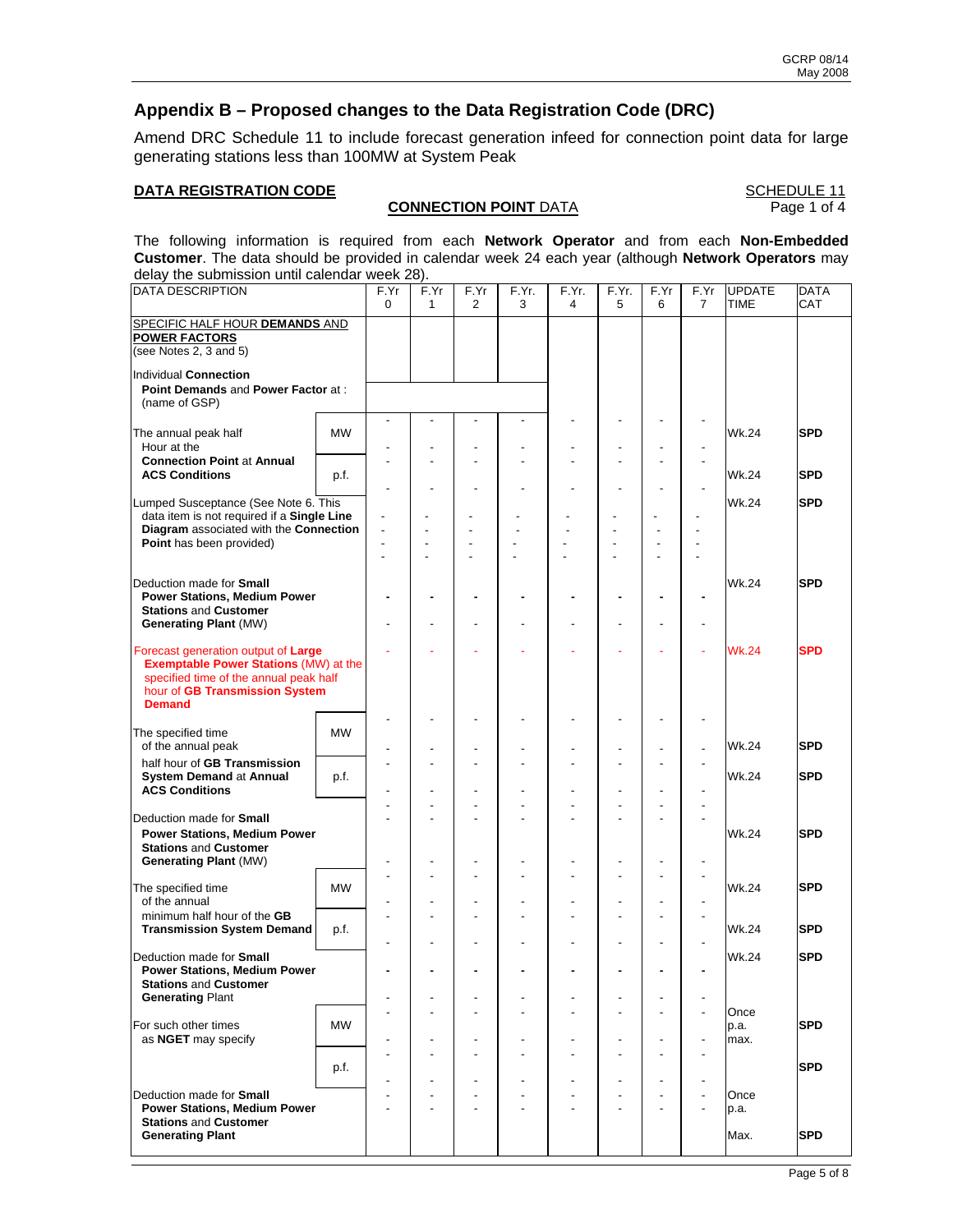#### SCHEDULE 11 Page 2 of 4

| <b>DATA DESCRIPTION</b>                                                                                                                              |  | F.Yr | F.Yr           | F.Yr | F.Yr | F.Yr | F.Yr |                | F.Yr UPDATE                  | <b>DATA</b>              |
|------------------------------------------------------------------------------------------------------------------------------------------------------|--|------|----------------|------|------|------|------|----------------|------------------------------|--------------------------|
|                                                                                                                                                      |  | 1    | $\overline{2}$ | 3    | 4    | 5    | 6    | $\overline{7}$ | <b>TIME</b>                  | <b>CAT</b>               |
| DEMAND TRANSFER CAPABILITY                                                                                                                           |  |      |                |      |      |      |      |                |                              |                          |
| (PRIMARY SYSTEM)                                                                                                                                     |  |      |                |      |      |      |      |                |                              |                          |
| Where a User's Demand, or<br>group of Demands, may be fed<br>from alternative Connection<br>Point(s) the following information<br>should be provided |  |      |                |      |      |      |      |                |                              |                          |
| First circuit outage (fault outage)<br>condition                                                                                                     |  |      |                |      |      |      |      |                |                              |                          |
| Name of the alternative<br><b>Connection Point(s)</b>                                                                                                |  |      |                |      |      |      |      |                | Wk.24                        | <b>SPD</b>               |
| <b>Demand</b> transferred<br>(MW)                                                                                                                    |  |      |                |      |      |      |      |                | <b>Wk.24</b>                 | <b>SPD</b>               |
| (Mvar)                                                                                                                                               |  |      |                |      |      |      |      |                | <b>Wk.24</b>                 | <b>SPD</b>               |
| Transfer arrangement<br>Manual (M)<br>i.e<br>Interconnection (I)<br>Automatic (A)                                                                    |  |      |                |      |      |      |      |                | Wk.24                        | <b>SPD</b>               |
| Time to effect transfer<br>(hrs)                                                                                                                     |  |      |                |      |      |      |      |                | <b>Wk.24</b>                 | <b>SPD</b>               |
| Second Circuit outage (planned<br>outage) condition                                                                                                  |  |      |                |      |      |      |      |                |                              |                          |
| Name of the alternative Connection<br>Point(s)                                                                                                       |  |      |                |      |      |      |      |                | Wk.24                        | <b>SPD</b>               |
| <b>Demand transferred</b><br>(MW)<br>(Mvar)                                                                                                          |  |      |                |      |      |      |      |                | <b>Wk.24</b><br><b>Wk.24</b> | <b>SPD</b><br><b>SPD</b> |
| Transfer arrangement<br>Manual (M)<br>i.e<br>Interconnection (I)<br>Automatic (A)                                                                    |  |      |                |      |      |      |      |                | <b>Wk.24</b>                 | <b>SPD</b>               |
| Time to effect transfer<br>(hrs)                                                                                                                     |  |      |                |      |      |      |      |                | <b>Wk.24</b>                 | <b>SPD</b>               |

The above demand transfer capability information for specific **Grid Supply Points** is to be updated during the current year - see Schedule 6.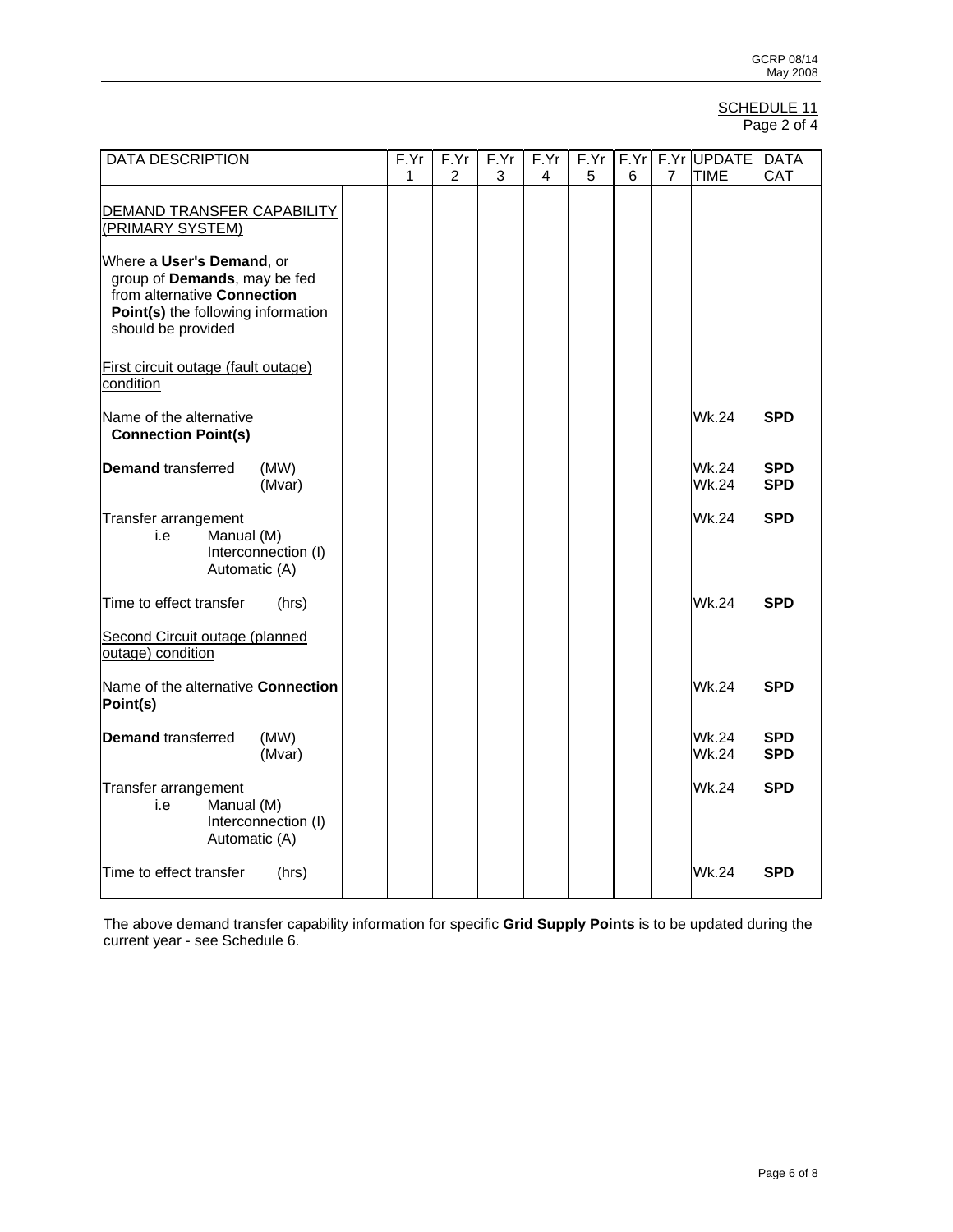#### SCHEDULE 11 Page 3 of 4

| <b>DATA DESCRIPTION</b>             | F.Yr              | F.Yr | F.Yr.         | F.Yr. | F.Yr | F.Yr.               | F.Yr. | F.Yr        | <b>UPDATE</b> | <b>DATA</b> |
|-------------------------------------|-------------------|------|---------------|-------|------|---------------------|-------|-------------|---------------|-------------|
|                                     | 0                 | 1    | 2             | 3     | 4    | 5                   | 6     | 7           | <b>TIME</b>   | CAT         |
| <b>SMALL POWER STATION,</b>         |                   |      |               |       |      |                     |       |             |               |             |
| <b>MEDIUM POWER STATION AND</b>     |                   |      |               |       |      |                     |       |             |               |             |
| <b>CUSTOMER GENERATION</b>          |                   |      |               |       |      |                     |       |             |               |             |
| <b>SUMMARY</b>                      |                   |      |               |       |      |                     |       |             |               |             |
|                                     |                   |      |               |       |      |                     |       |             |               |             |
| For each Connection Point           |                   |      |               |       |      |                     |       |             |               |             |
| where there are Embedded            |                   |      |               |       |      |                     |       |             |               |             |
| <b>Small Power Stations, Medium</b> |                   |      |               |       |      |                     |       |             |               |             |
| <b>Power Stations or Customer</b>   |                   |      |               |       |      |                     |       |             |               |             |
| <b>Generating Stations the</b>      |                   |      |               |       |      |                     |       |             |               |             |
| following information is required:  |                   |      |               |       |      |                     |       |             |               |             |
|                                     |                   |      |               |       |      |                     |       |             |               |             |
| No. of Small Power Stations,        |                   |      |               |       |      |                     |       |             | <b>Wk.24</b>  | <b>SPD</b>  |
| <b>Medium Power Stations or</b>     |                   |      |               |       |      |                     |       |             |               |             |
| <b>Customer Power Stations</b>      |                   |      |               |       |      |                     |       |             |               |             |
|                                     |                   |      |               |       |      |                     |       |             |               |             |
| Number of Generating Units          |                   |      |               |       |      |                     |       |             | Wk.24         | <b>SPD</b>  |
| within these stations               |                   |      |               |       |      |                     |       |             |               |             |
|                                     |                   |      |               |       |      |                     |       |             |               |             |
| Summated Capacity of all these      |                   |      |               |       |      |                     |       |             | Wk.24         | <b>SPD</b>  |
| <b>Generating Units</b>             |                   |      |               |       |      |                     |       |             |               |             |
|                                     |                   |      |               |       |      |                     |       |             |               |             |
| Where the Network Operator's        |                   |      |               |       |      |                     |       |             |               |             |
| System places a constraint on       |                   |      |               |       |      |                     |       |             |               |             |
| the capacity of an Embedded         |                   |      |               |       |      |                     |       |             |               |             |
| <b>Large Power Station</b>          |                   |      |               |       |      |                     |       |             |               |             |
|                                     |                   |      |               |       |      |                     |       |             |               |             |
| <b>Station Name</b>                 |                   |      |               |       |      |                     |       |             | Wk.24         | <b>SPD</b>  |
|                                     |                   |      |               |       |      |                     |       |             | Wk.24         | <b>SPD</b>  |
| <b>Generating Unit</b>              |                   |      |               |       |      |                     |       |             |               |             |
|                                     |                   |      |               |       |      |                     |       |             | Wk.24         | <b>SPD</b>  |
| <b>System Constrained</b>           |                   |      |               |       |      |                     |       |             |               |             |
| <b>Capacity</b>                     |                   |      |               |       |      |                     |       |             |               |             |
|                                     |                   |      |               |       |      |                     |       |             |               |             |
| For each Single Line Diagram        |                   |      |               |       |      |                     |       |             |               |             |
| provided under Schedule 5,          | <b>Connection</b> |      |               |       |      | Year                |       |             | <b>Wk.24</b>  | <b>SPD</b>  |
| nodal Demands, Power                | Point             |      |               |       |      |                     |       |             |               |             |
| Factors and lumped                  |                   |      |               |       |      |                     |       |             |               |             |
| susceptances are to be provided     | Node              |      | <b>Demand</b> |       |      | <b>Power Factor</b> |       | Lumped      |               |             |
| for the specified time of the       |                   |      |               |       |      |                     |       | Susceptance |               |             |
| annual peak half hour of GB         |                   |      |               |       |      |                     |       |             |               |             |
| <b>Transmission System Demand</b>   |                   |      |               |       |      |                     |       |             |               |             |
| at Annual ACS Conditions:           |                   |      |               |       |      |                     |       |             |               |             |
|                                     |                   |      |               |       |      |                     |       |             |               |             |

# NOTES:

- 1. 'F.Yr.' means '**Financial Year**'. F.Yr. 1 refers to the current financial year.
- 2. **Demand** Data (General)

All **Demand** data should be net of the output (as reasonably considered appropriate by the **User**) of all **Embedded Small Power Stations, Medium Power Stations** and **Customer Generating Plant**. **Demand** met by **Suppliers** supplying **Customers** within the **User System** should be included. Auxiliary demand of **Embedded Power Stations** should not be included in the demand data submitted by the **User**. **Users** should refer to the **PC** for a full definition of the **Demand** to be included.